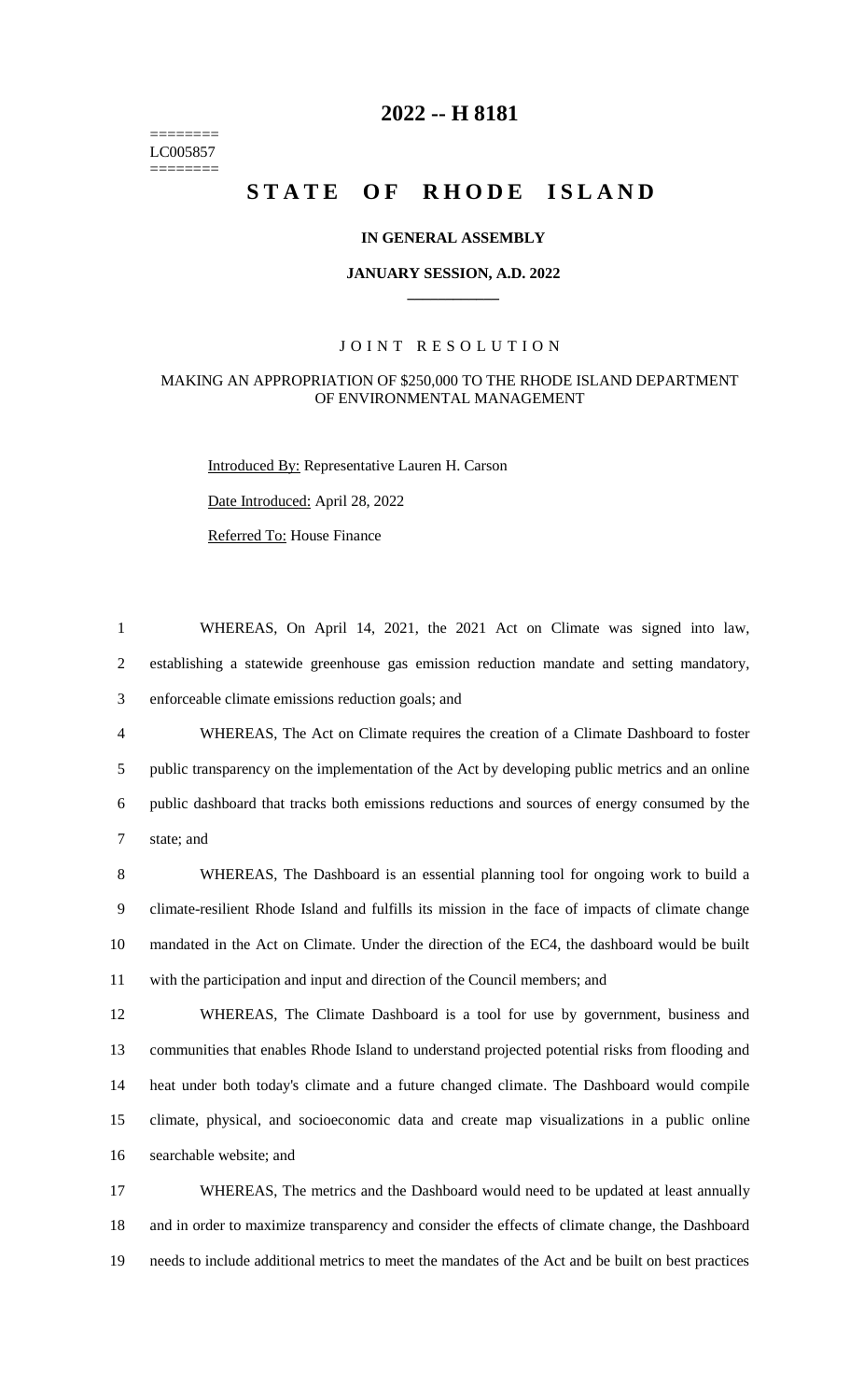and be available for all Rhode Islanders; and

| $\overline{2}$ | WHEREAS, In addition, the Climate Dashboard needs to identify vulnerabilities                   |
|----------------|-------------------------------------------------------------------------------------------------|
| 3              | including heat islands, regions prone to flooding, erosion, droughts and storms in Rhode Island |
| $\overline{4}$ | and develop a baseline for measuring plans for meeting mandates in the Act; and                 |
| 5              | WHEREAS, The Dashboard would include:                                                           |
| 6              | The purpose of the impact report be stated clearly;<br>٠                                        |
| 7              | The mandated targets clearly defined (level and timescale);                                     |
| 8              | Sector by sector greenhouse gas emissions data, tracking increases or reductions by<br>٠        |
| 9              | sector over time;                                                                               |
| 10             | Sector-by-sector actions taken to achieve the targets should be documented along                |
| 11             | with progress towards taking supplemental actions that would also be effective in               |
| 12             | reducing emissions;                                                                             |
| 13             | The metrics/evidence reported should allow a simple assessment of progress, or<br>٠             |
| 14             | not, towards targets; and                                                                       |
| 15             | A tool to collect ongoing public comment on strategies and proposed actions to                  |
| 16             | reduce greenhouse gas emissions; now, therefore be it                                           |
| 17             | RESOLVED, That there is hereby appropriated, out of any money in the treasury not               |
| 18             | otherwise appropriated for the fiscal year 2022-2023, the sum of two hundred and fifty thousand |
| 19             | dollars (\$250,000) to the Rhode Island Department of Environmental Management to lead the      |
| 20             | effort of building the Dashboard; and the state controller is hereby authorized and directed to |
| 21             | draw his orders upon the general treasurer for the payment of said sum, or so much thereof as   |
| 22             | may be from time to time required, upon receipt of properly authenticated vouchers.             |

======== LC005857  $=$